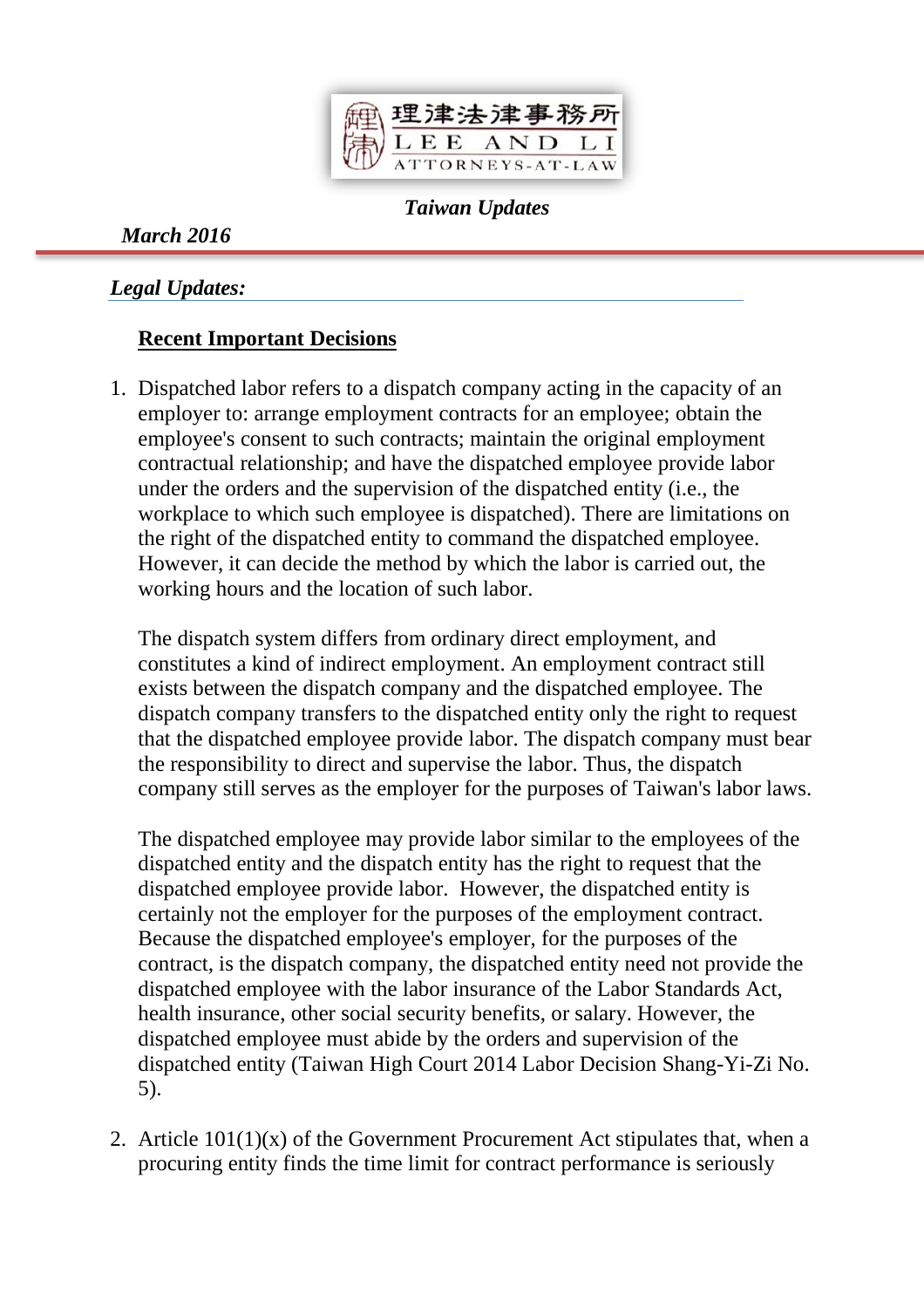delayed due to causes attributable to the supplier; the entity shall publish the facts and reasons related thereto in the Government Procurement Gazette.

After the conclusion of a procurement contract, the winning supplier must assume the obligation to perform its prestation pursuant to the purpose of such contract. Should the supplier fail to perform such obligation, and should such failure be attributable to the supplier and seriously delay the performance of the contract, the contract may be rescinded or terminated. The "causes attributable to a supplier" referred to in Article  $101(1)(x)$  of the Government Procurement Act, need not be totally attributable to the supplier.

## **Securities Law**

In order to encourage venture capital companies to invest larger amounts in start-ups that are relatively high risk and will likely provide a return only after a long period of time has elapsed, and thereby help restructure domestic industry, the Taiwan Stock Exchange ("TWSE") has opened listing to venture capital companies. On January 15, 2016, the TWSE amended Article 20-2 of the Rules Governing Review of Securities Listings, which regulate the standards according to which sustainable venture capital companies may apply for listing and the obligations by which such companies must abide after they are listed.

Sustainable venture capital companies applying for listing on the TWSE must meet the standards prescribed for ordinary companies, and must also satisfy the following conditions:

1. At the time of applying for public listing, the paid-in capital is no less than NT\$ 2 billion (approximately US\$ 66.7 million), and the number of common stocks offered is no less than 100 million shares.

2. The company is not engaged in any business other than those prescribed in the "Regulations for Guiding the Venture Capital Businesses" (i.e., the company does not directly provide to the enterprises in which it invests, anything other than capital, or business operations, management or advisory services).

3. When applying for public listing, the shares held by the applicant company in a listed company shall not exceed 30% of the total issued and outstanding voting shares of such invested company.

4. When applying for listing, the total investment in any company shall not exceed 20% of the total assets on as set forth on the most recent financial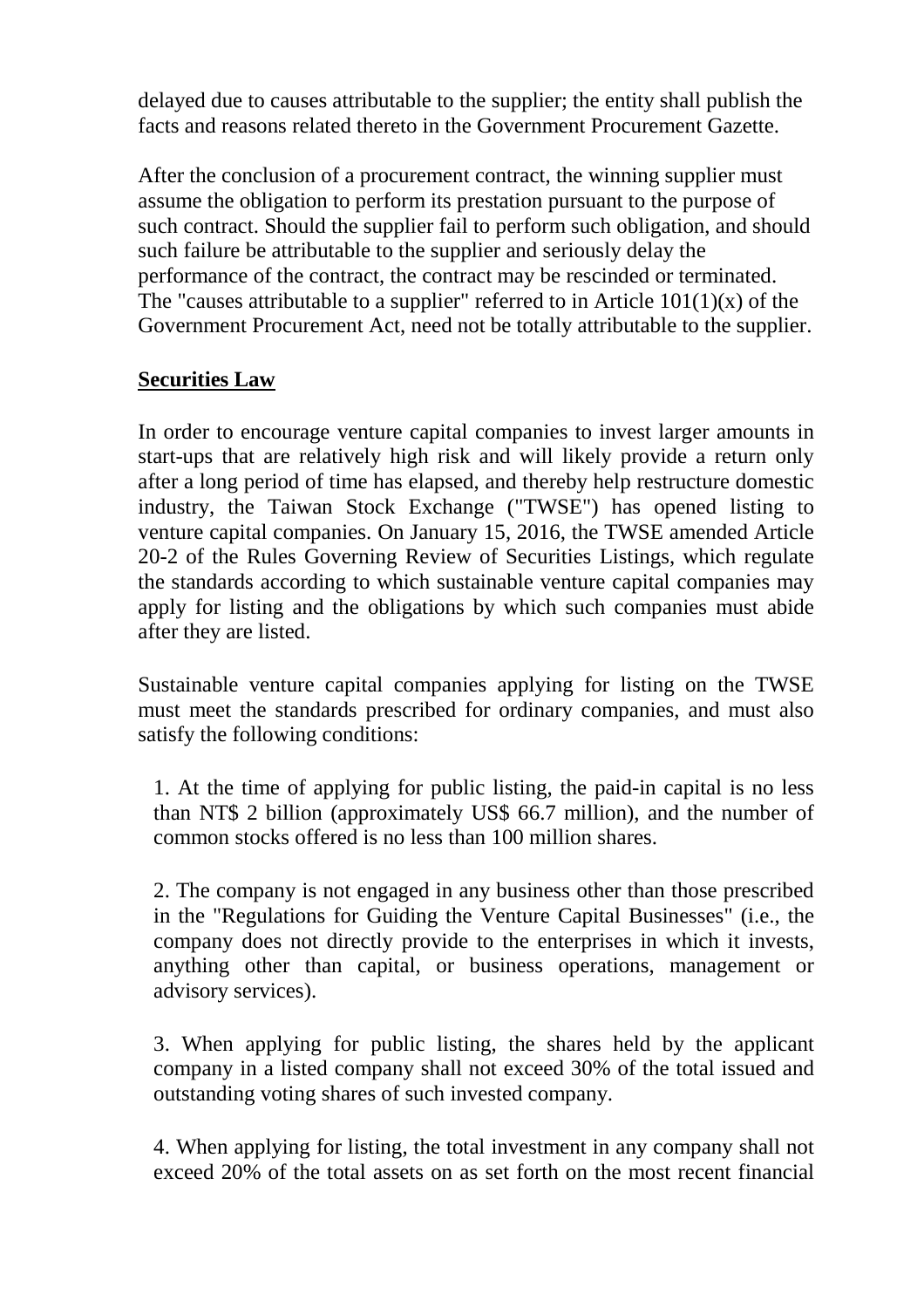report of the applicant company.

5. The total amount of investment, as of the date of application for listing and as at the date of the financial reports of the two most recent fiscal years, is at least 60% of the applicant company's total assets.

Furthermore, in view of the nature of the venture capital industry, TWSE considers it necessary for venture capital companies to continually exercise proper management of their operation risks and to remind investors of such risks. Accordingly, the TWSE also amended Article 3 of the Procedures for Verification and Disclosure of Material Information of Companies with Listed Securities, which now requires that venture capital companies applying for listing shall publish prospectuses to continually disclose the earnings per share and certain information relating to the five largest investments made by such venture capital company.

### **Business Mergers and Acquisitions Act**

According to the provisions of the newly amended Business Mergers and Acquisitions Act, a merger or acquisition effected pursuant to this Act may use cash or other property as consideration.

Yet, on January 4, 2016, Taiwan's Ministry of Economic Affairs promulgated a circular letter explaining that, in the case of a new division or conversion of shares, if the newly established company uses cash or other property as consideration for such division or conversion, and does not issue any shares to the shareholders whose shares are being split or converted, it is thus unclear who are shareholders of such newly established company. Under such circumstances, it is impossible to use only cash or other property as consideration.

### **Intellectual Property**

According to the Agreement between New Zealand and the Separate Customs Territory of Taiwan, Penghu, Kinmen, and Matsu on Economic Cooperation (ANZTEC), Taiwan and New Zealand will take the initiative to liberalize their trade relations, and will extend to each other the benefits of any trade agreements concluded with third parties. New Zealand recently notified Taiwan's Ministry of Economic Affairs that New Zealand's free trade agreement with South Korea, which just entered into force, removes restrictions on Taiwan's service industry. As such Taiwan's service industry companies will enjoy the same advantages as South Korean companies operating in New Zealand. This will enable Taiwanese companies to expand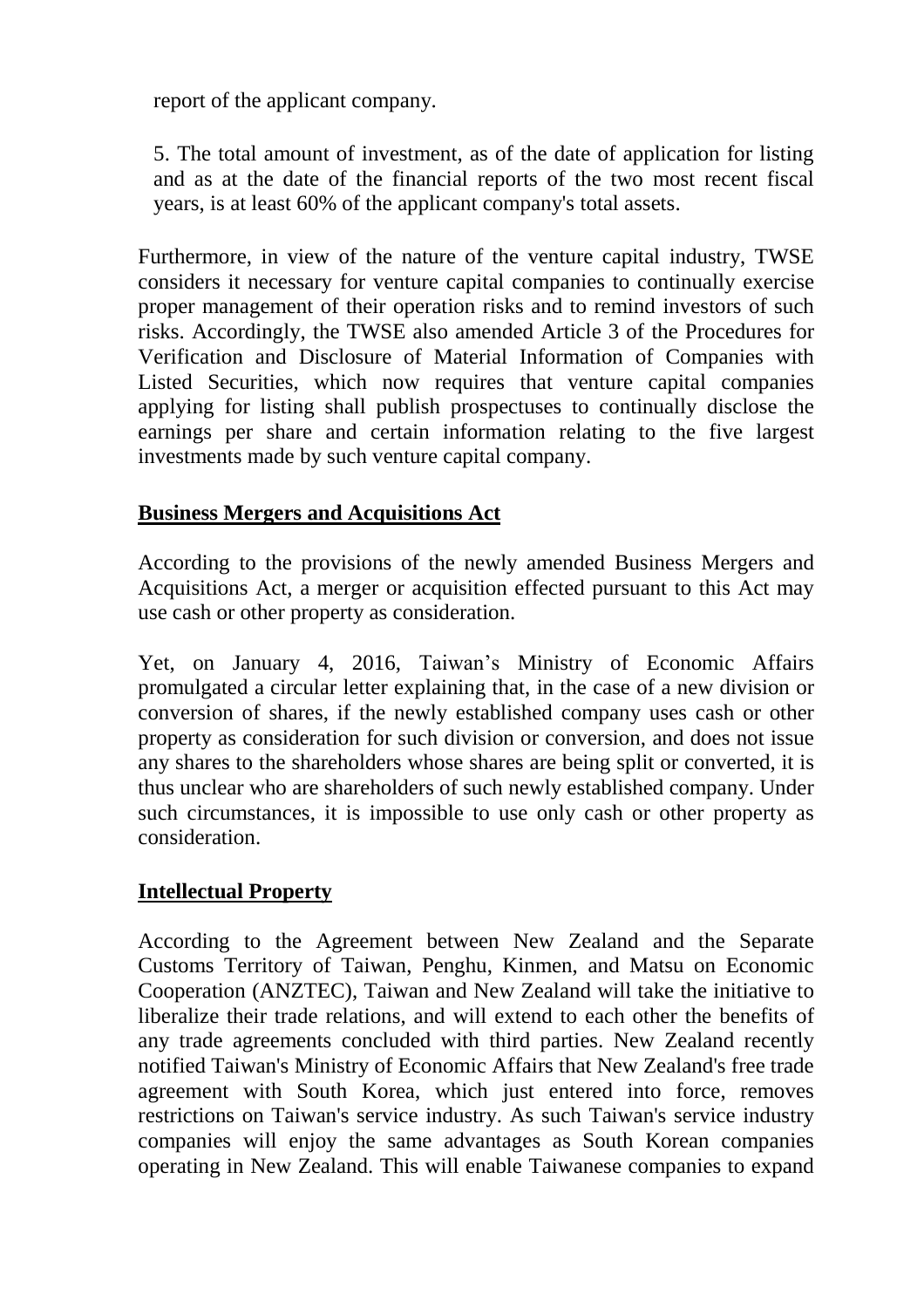their presence in the New Zealand service industry.

Some of the laws being relaxed or abolished relate to the legal services industry. For example, New Zealand is in the process of amending its laws to eliminate restrictions limiting the patent attorney qualification for foreigners to only those with English or Irish nationality. This bill is currently under consideration by the New Zealand parliament. If passed, it will allow Taiwanese nationals to act as New Zealand patent attorneys, and expand their services into the New Zealand patent services market.

### *Economic Updates:*

## **Investment Commission Approves TSMC establishing a wholly owned 12 inch wafer fab in China**

On February 3, the Investment Commission ("IC") of Taiwan's Ministry of Economic Affairs approved TSMC's application to establish a wholly owned 16 nanometer 12 inch fab in Nanjing. The total investment amount is approximately US\$ 3 billion and the factory is expected to become operational in the second half of 2018 with a monthly production capacity of 20,000 wafers. This constitutes the single biggest Taiwanese investment in China and is also the first instance of a Taiwanese company building a 12 inch fab in China.

The IC approved this investment on the basis that it conformed to the 5 point priories of the Key Technology Team of the Industrial Bureau of the Ministry of Economic Affairs: the technology introduced to China by TSMC is at least one generation behind that used in Taiwan; TSMC will maintain control power; TSMC will continue to invest in research and development in Taiwan; this investment could achieve a globally dominant position; the next three years will see a growth in employees. To this end, TSMC promises that, during the next three years, it will invest US\$ 28.6 billion in Taiwan and to hire an additional 2,500 to 3,500 employees each year.

### **Domestic Patent Applications Decline, Trademark Applications at an All Time High**

Taiwan's Ministry of Economic Affairs announced that last year's patent applications totaled 73,627, a decline of 5.6% from the previous year and a new low for the past 10 years.

The Intellectual Property Office has indicated that the amount of money invested into research and development has not declined and that the decline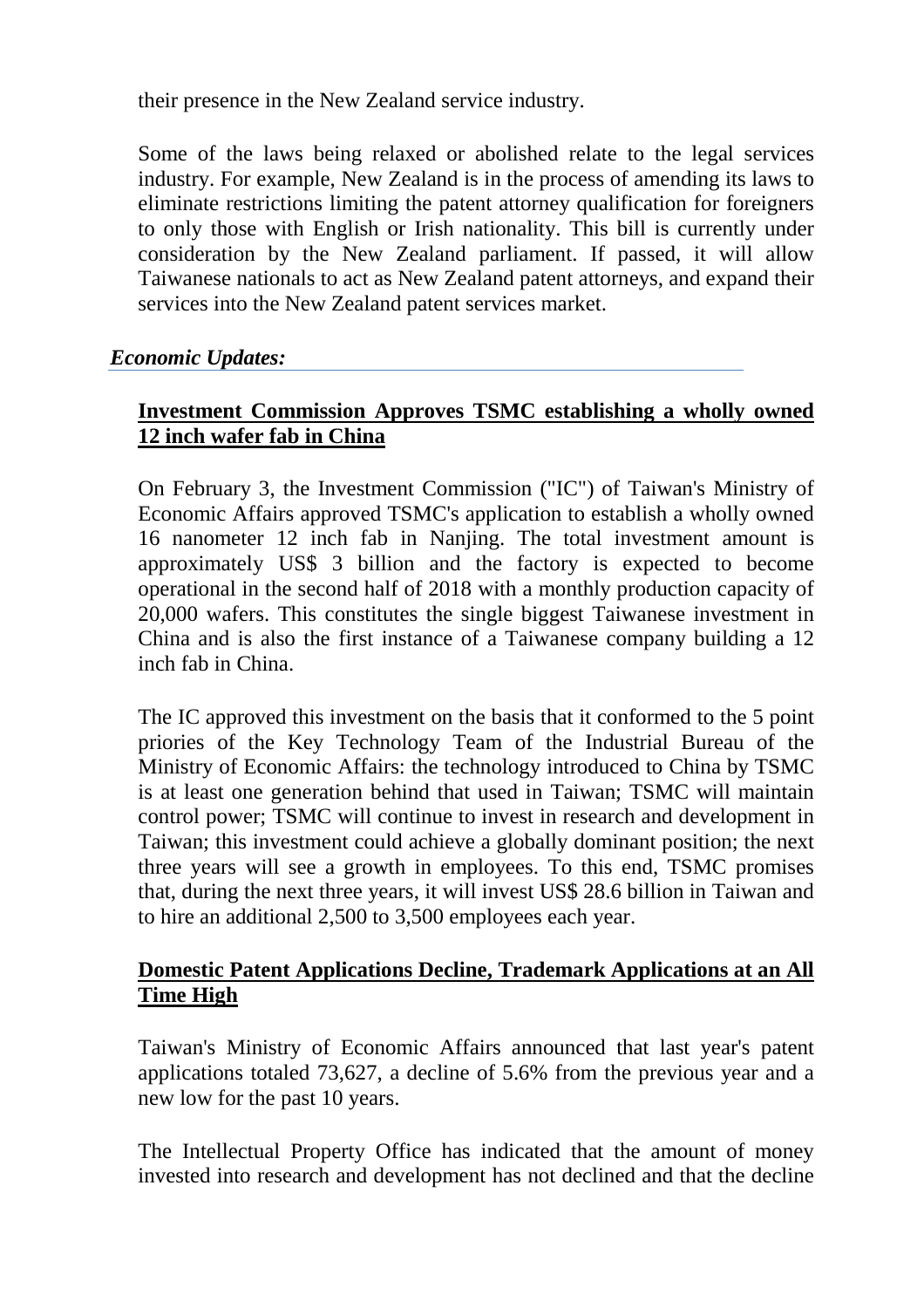in patent applications is mainly due to companies changing their IP policy to rely less on high numbers of applications. Currently the focus is on licensing patents and this has become an important tactic at a global level.

Further, the Ministry of Economic Affairs has indicated that it accepted 78,523 trademark applications in 2015, an increase of 3.4% over the previous year and an all-time high. Domestic and international applications both increased. Last year Chinese applications numbered 3,919, surpassing American and Japanese applications

The Intellectual Property Office indicated that the continued increase in trademark applications, including the pronounced increase in international applications, shows that domestic economic activity is still robust. The increase in Chinese applications reflects closer cross-strait economic relations and is spurring the development of related business services and products in Taiwan.

#### *Government Updates:*

#### **Power Changes in the Legislative Yuan for the first time in 68 years, Democratic Progressive Party (DPP) takes power**

Taiwan's Legislative Yuan convened a new session on February 1. New legislators have been sworn in and they have elected, each with 74 votes, DPP legislators Su Jia-quan and Cai Qi-chang as president and vice president of the Legislative Yuan respectively.

Taiwan enacted its current constitution in 1948 and this is the first time that full control of both the presidency and legislature have been transferred to the DPP. During his inauguration, Su Jia-quan said that many reforms will be initiated: an online petition for the public to propose new bills will be established; citizen reporters will be allowed into the legislature to conduct interviews and the powers of committees will be strengthened; the Legal Affairs Bureaus and other bodies will be made more professional; and the legislature will be also become more open and professional so as to better meet the needs of society.

The Executive Yuan will also send to the legislature for consideration new bills on the Cross Strait Supervisory Agreement, the mutual establishment of representative offices pursuant to the Act Governing Relations between the People of the Taiwan Area and the Mainland Area, and the reduction of working hours as prescribed by the Labor Standards Act.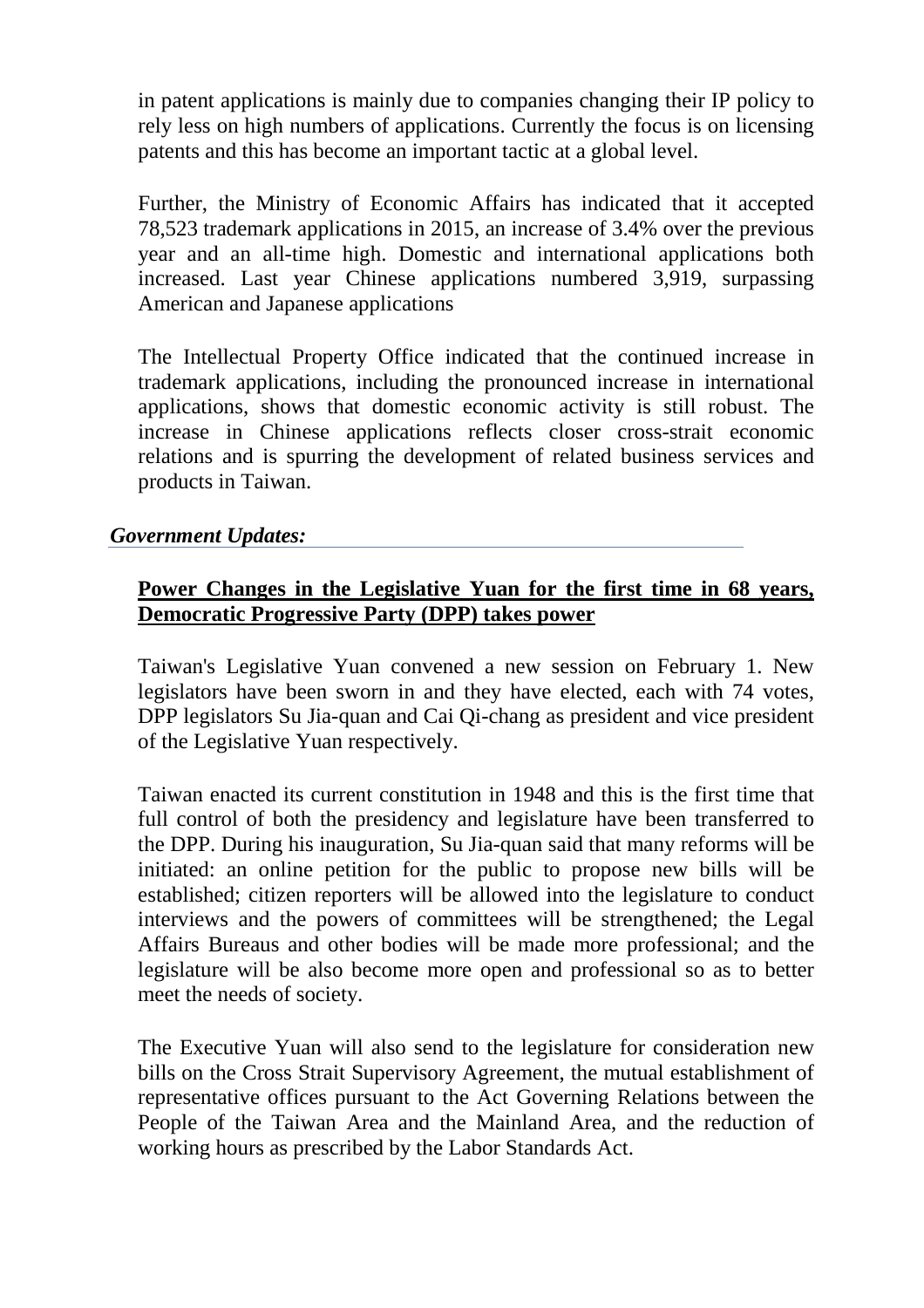## **12 Countries Sign the TPP for Asia-Pacific Integration, Taiwan Seeks Admission**

On February 4, the 12 member countries of Trans-Pacific Partnership Agreement ("TPP") signed the agreement in New Zealand. Taiwan's Ministry of Economic Affairs has stated that the ratification should be completed within two years of signing and that Taiwan will make its best efforts to gain admission within two years.

The TPP countries account for 34.3% of Taiwan's exports and 18.9% of Taiwan's foreign investment. If Taiwan fails to join the TPP its businesses will face discriminatory tariffs and other investment barriers, in particular in the three key industries of textiles, machine tools, and automotive components.

According to the Ministry of Economic Affairs' assessment report on joining the TPP, if Taiwan does not join the TPP, its imports and exports will be reduced by about US\$ 400 million and US\$ 600 million respectively, and its total industrial output may be reduced by up to US\$ 1.2 billion. According to the same report, should Taiwan join, its total industrial output should rise by US\$ 17.5 billion and employment would increase by 65,000. Accordingly, the Executive Yuan seeks to accelerate the revision of outdated laws and regulations. The Ministry of Economic Affairs will send a delegation to visit the TPP members, seek to determine the exact contents of the TPP and engage in negotiations, while continuing to take advantage of opportunities for multilateral and bilateral relations with officials from member states, in order to support Taiwan's entry into the TPP.

### *Cultural Updates:*

### **The 2016 Yilan Green Expo will Take Place from March 26 to May 15**

Yilan County Government hopes that Yilan County will transition from a traditional agricultural county to one centered on culture and lifestyle. To this end, it has sought to promote economic restructuring by promoting and marketing local industries and tourism. The Yilan County Government used the experience garnered from the successful Yilan Children's Folklore and Folkgame Festival to organize a Green Expo dealing with agriculture and environmentalism. The Green Expo now takes place every spring. In 2016 the Green Expo will enter its fifteenth year and will continue to promote a friendly symbiotic existence with the environment, sustainable development, the timeless wisdom of traditional ways of life, and other topics including